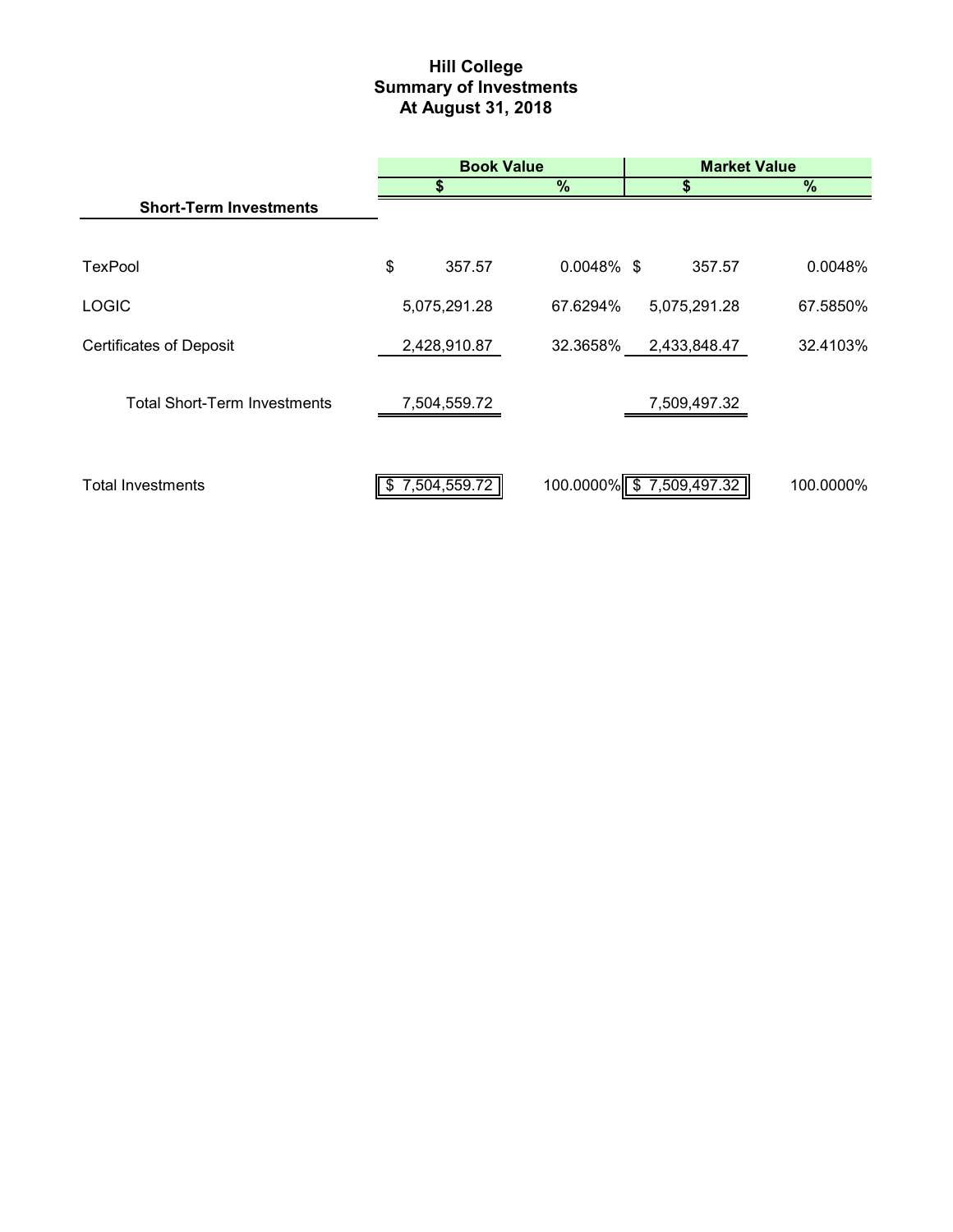# **Hill College Operating Fund Summary of Investments At August 31, 2018**

|                                     |    | <b>Book Value</b> |          | <b>Market Value</b> |          |
|-------------------------------------|----|-------------------|----------|---------------------|----------|
|                                     |    | S                 | $\%$     |                     | $\%$     |
| <b>Short-Term Investments</b>       |    |                   |          |                     |          |
| <b>TexPool</b>                      | \$ | 303.90            | 0.0043%  | 303.90              | 0.0043%  |
| <b>LOGIC</b>                        |    | 5,075,188.80      | 72.4078% | 5,075,188.80        | 72.3780% |
| <b>Certificates of Deposit</b>      |    | 1,933,678.33      | 27.5878% | 1,936,563.38        | 27.6176% |
| <b>Total Short-Term Investments</b> |    | 7,009,171.03      |          | 7,012,056.08        |          |
| Total Investments                   | S. | 7,009,171.03      | 100.00%  | 7,012,056.08        | 100.00%  |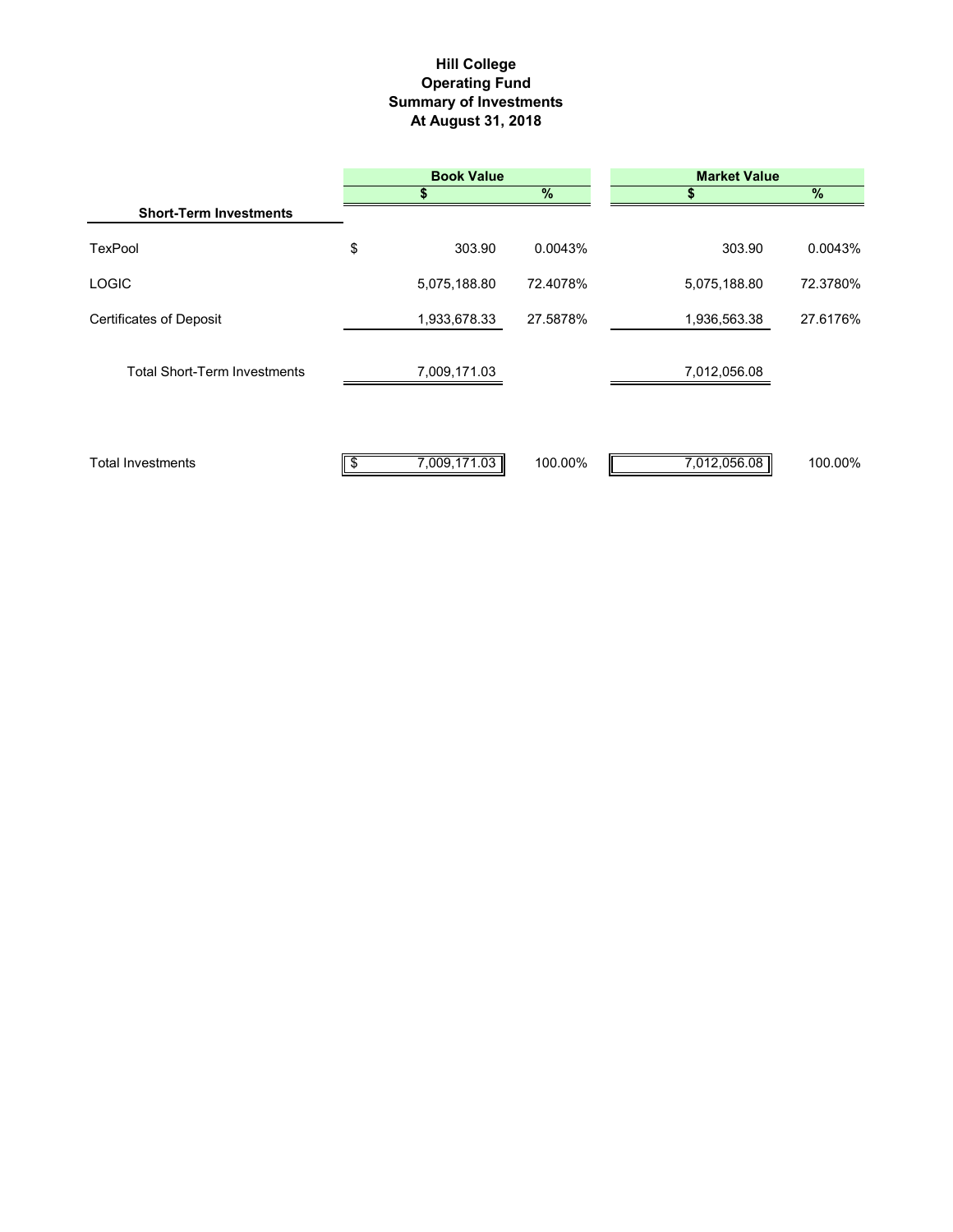# **Summary of Investments At August 31, 2018 Hill College Endowment Fund**

|                                     |    | <b>Book Value</b> |               | <b>Market Value</b> |               |
|-------------------------------------|----|-------------------|---------------|---------------------|---------------|
|                                     | S  |                   | $\frac{9}{6}$ | Ъ                   | $\frac{9}{6}$ |
| <b>Short-Term Investments</b>       |    |                   |               |                     |               |
| TexPool                             | \$ | 52.47             | 100.0000%     | 52.47               | 100.0000%     |
| <b>LOGIC</b>                        |    |                   | 0.0000%       |                     | 0.0000%       |
| <b>Certificates of Deposit</b>      |    |                   | 0.0000%       |                     | 0.0000%       |
| <b>Total Short-Term Investments</b> |    | 52.47             |               | 52.47               |               |
| <b>Total Investments</b>            |    | 52.47             | 100.00%       | 52.47               | 100.00%       |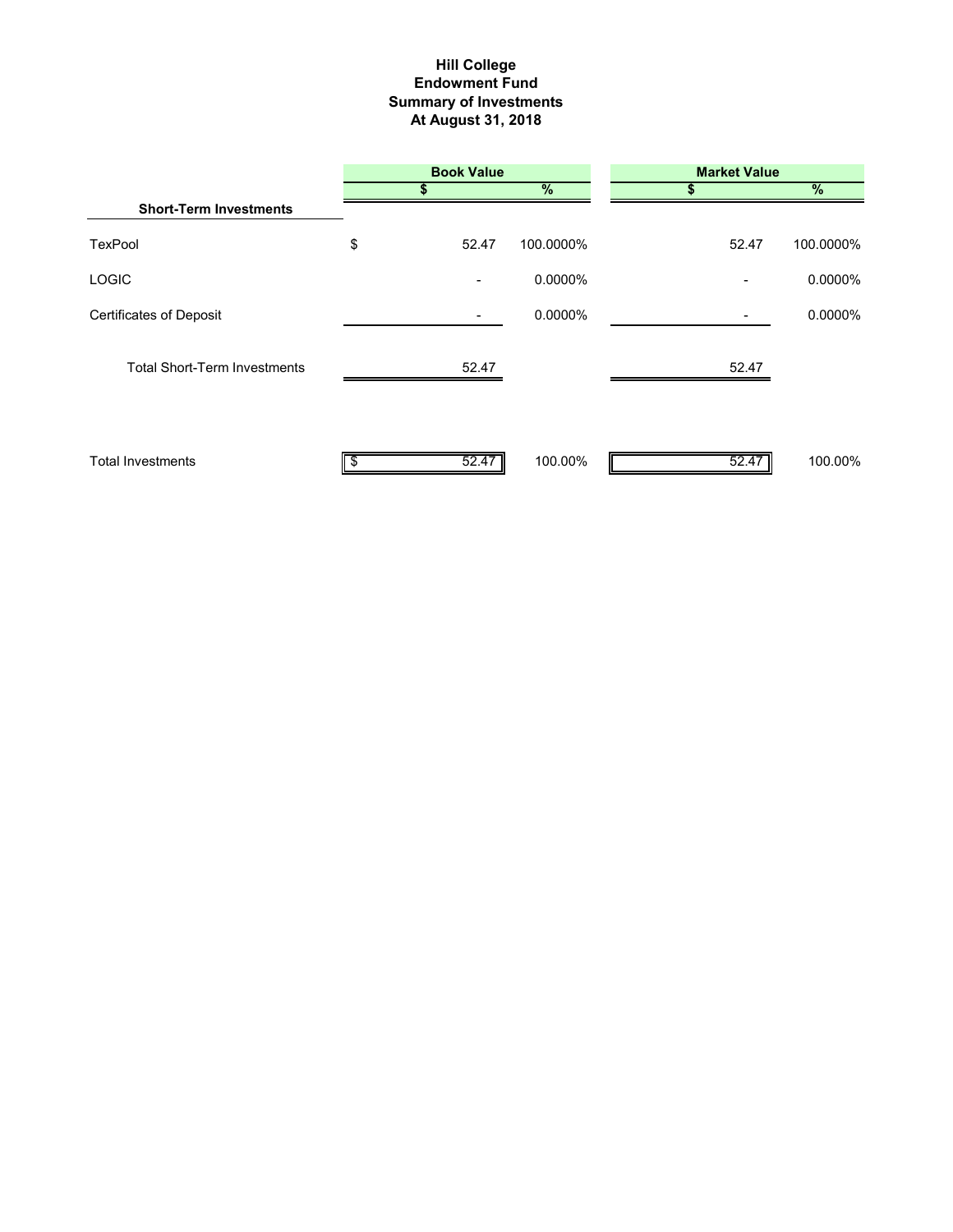#### **Interest and Sinking Fund Summary of Investments At August 31, 2018 Hill College**

|                                     |     | <b>Book Value</b>        |               | <b>Market Value</b> |               |
|-------------------------------------|-----|--------------------------|---------------|---------------------|---------------|
|                                     |     | S                        | $\frac{9}{6}$ | 55                  | $\frac{9}{6}$ |
| <b>Short-Term Investments</b>       |     |                          |               |                     |               |
| <b>TexPool</b>                      | \$  | 1.20                     | 51.0638%      | 1.20                | 51.0638%      |
| <b>LOGIC</b>                        |     | 1.15                     | 48.9362%      | 1.15                | 48.9362%      |
| <b>Certificates of Deposit</b>      |     | $\overline{\phantom{a}}$ | 0.0000%       |                     | 0.0000%       |
| <b>Total Short-Term Investments</b> |     | 2.35                     |               | 2.35                |               |
| <b>Total Investments</b>            | \$. | 2.35                     | 100.00%       | 2.35                | 100.00%       |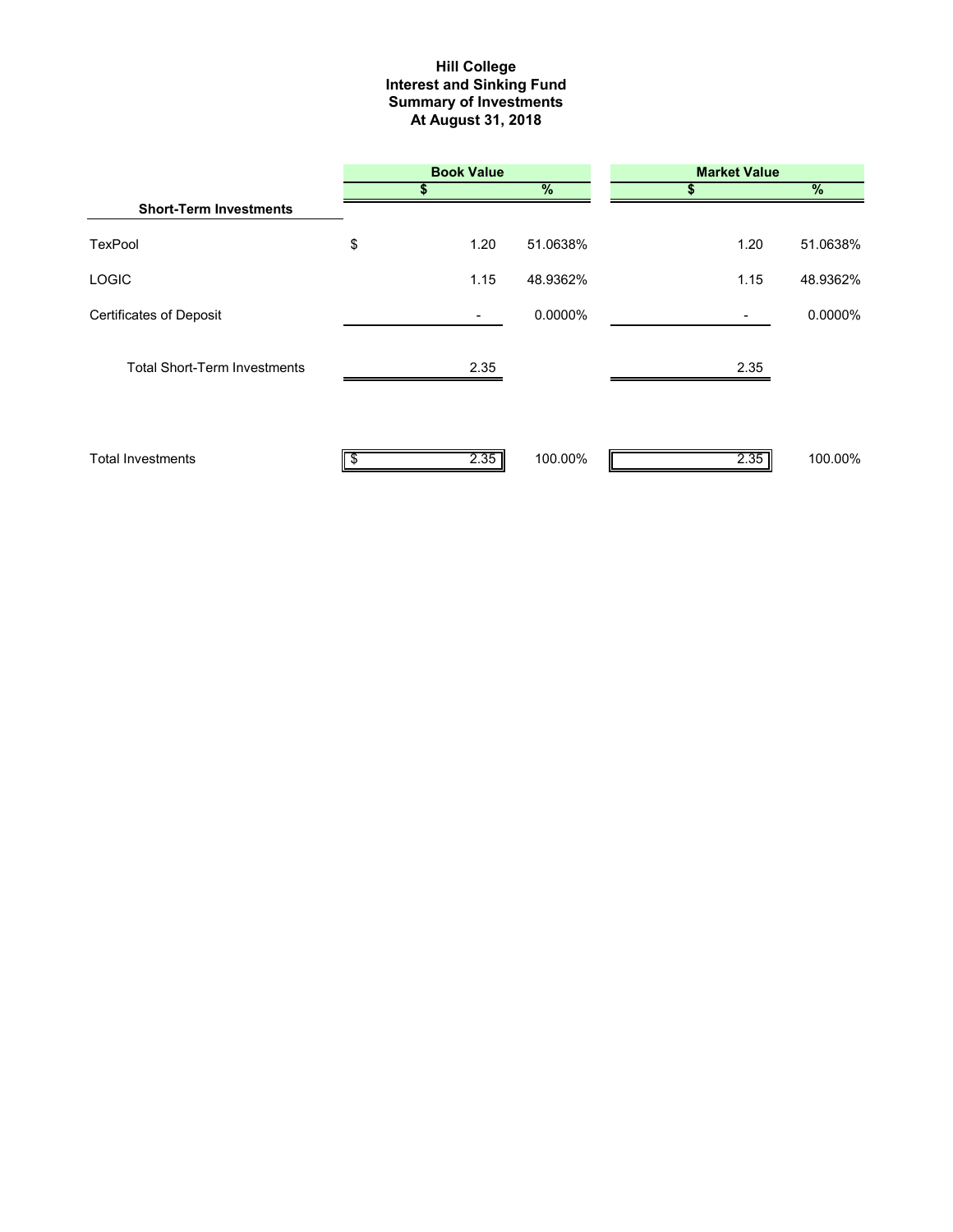#### **Summary of Investments At August 31, 2018 Special Revenue Fund Hill College**

|                                     | <b>Book Value</b> |            |          | <b>Market Value</b> |            |  |
|-------------------------------------|-------------------|------------|----------|---------------------|------------|--|
|                                     |                   | \$         | $\%$     |                     | $\%$       |  |
| <b>Short-Term Investments</b>       |                   |            |          |                     |            |  |
| <b>TexPool</b>                      | \$                |            | 0.0000%  |                     | $0.0000\%$ |  |
| <b>LOGIC</b>                        |                   | 101.33     | 0.0205%  | 101.33              | 0.0204%    |  |
| <b>Certificates of Deposit</b>      |                   | 495,232.54 | 99.9795% | 497,285.09          | 99.9796%   |  |
| <b>Total Short-term Investments</b> |                   | 495,333.87 |          | 497,386.42          |            |  |
| <b>Total Investments</b>            |                   | 495,333.87 | 100.00%  | 497,386.42          | 100.00%    |  |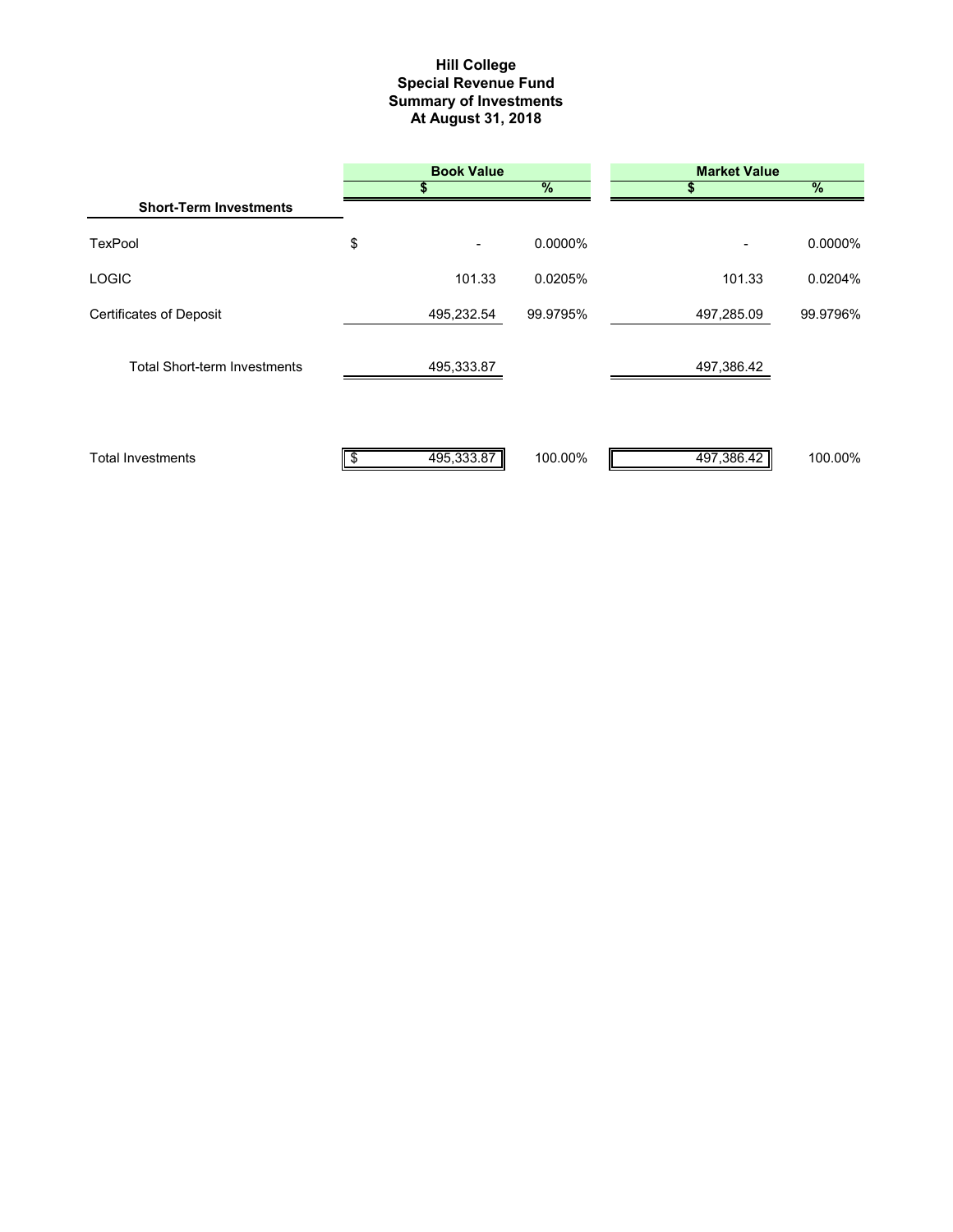## **Hill College Operating Fund Statement of Changes in Investment Assets Quarter Ended August 31, 2018**

|                                                       | <b>Book Value</b> | <b>Market Value</b>           |  |
|-------------------------------------------------------|-------------------|-------------------------------|--|
| <b>Beginning Investment Assets - 5/31/18</b>          |                   | \$4,475,479.08 \$4,478,283.51 |  |
| Receipts\Contributions                                | 2,500,000.00      | 2,500,000.00                  |  |
| Investment Income                                     | 33,691.95         | 30,887.52                     |  |
| Accrued Interest Income                               |                   | 2,885.05                      |  |
| <b>Distribution</b>                                   |                   |                               |  |
| Net Realized Gains (Losses)                           |                   |                               |  |
| Changes in Net Unrealized Appreciation/(Depreciation) |                   |                               |  |
| <b>Ending Investment Assets - 8/31/18</b>             |                   | \$7,009,171.03 \$7,012,056.08 |  |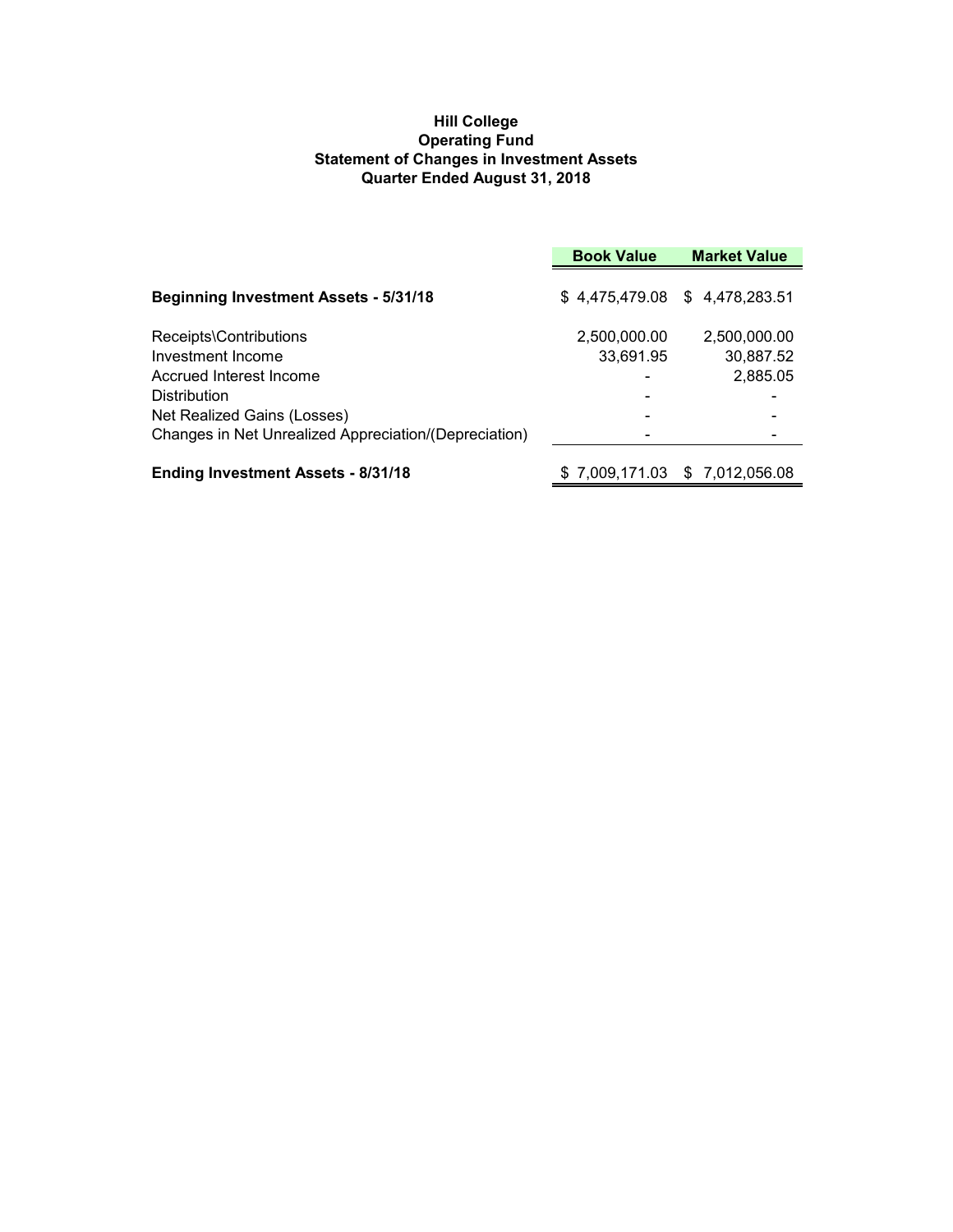# **Hill College Endowment Fund Statement of Changes in Investment Assets Quarter Ended August 31, 2018**

|                                                       | <b>Book Value</b> |       | <b>Market Value</b> |       |
|-------------------------------------------------------|-------------------|-------|---------------------|-------|
| <b>Beginning Investment Assets - 5/31/18</b>          | \$                | 52.47 | S                   | 52.47 |
| Receipts\Contributions                                |                   |       |                     |       |
| Investment Income                                     |                   |       |                     |       |
| Accrued Interest Income                               |                   |       |                     |       |
| <b>Distribution</b>                                   |                   |       |                     |       |
| Net Realized Gains (Losses)                           |                   |       |                     |       |
| Changes in Net Unrealized Appreciation/(Depreciation) |                   |       |                     |       |
| <b>Ending Investment Assets - 8/31/18</b>             | \$                | 52.47 |                     | 52.47 |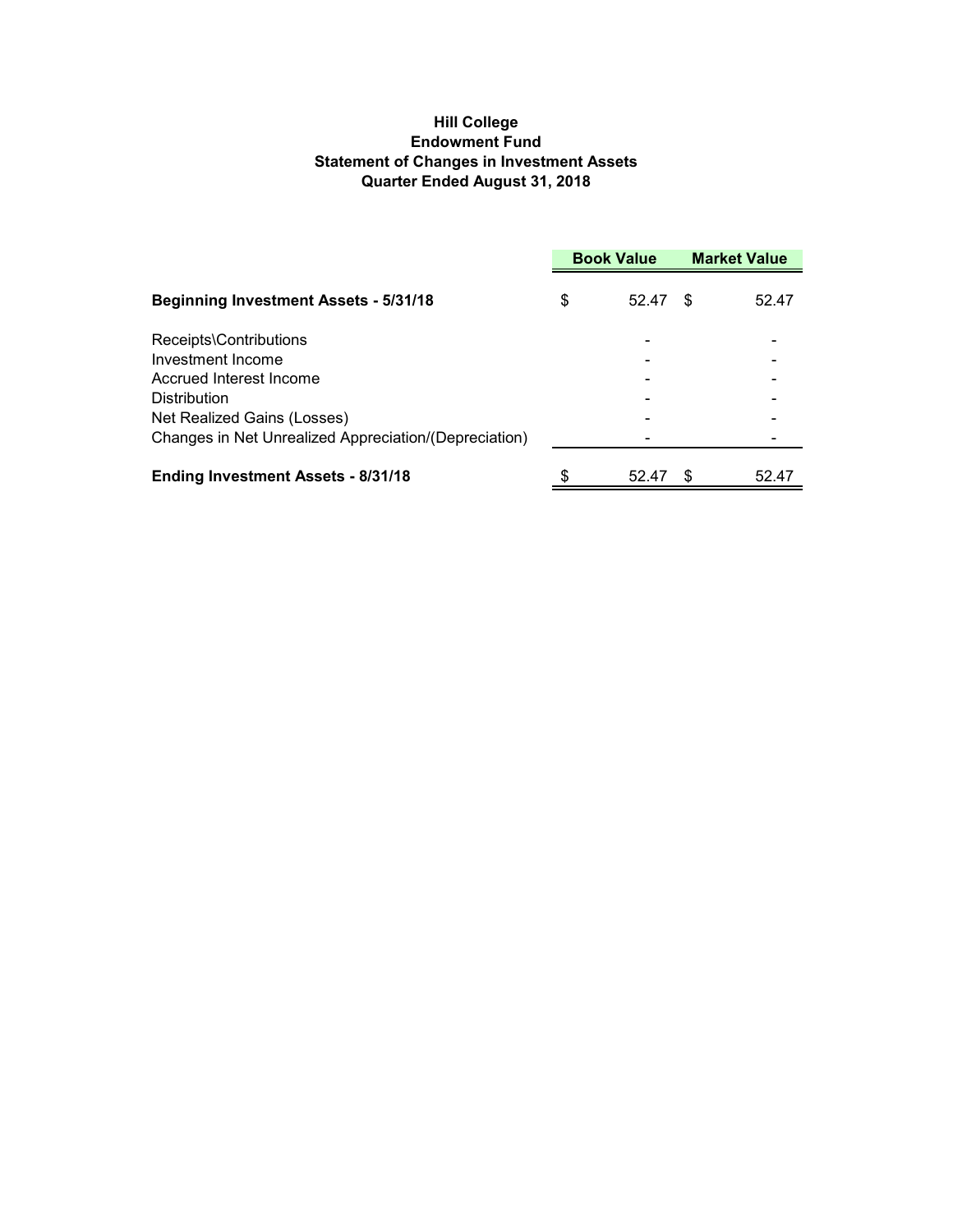# **Hill College Interest & Sinking Fund Statement of Changes in Investment Assets Quarter Ended August 31, 2018**

|                                                       | <b>Book Value</b> |      | <b>Market Value</b> |      |
|-------------------------------------------------------|-------------------|------|---------------------|------|
| <b>Beginning Investment Assets - 5/31/18</b>          | \$                | 2.35 | - \$                | 2.35 |
| Receipts\Contributions                                |                   |      |                     |      |
| Investment Income                                     |                   |      |                     |      |
| Accrued Interest Income                               |                   |      |                     |      |
| <b>Distribution</b>                                   |                   |      |                     |      |
| Net Realized Gains (Losses)                           |                   |      |                     |      |
| Changes in Net Unrealized Appreciation/(Depreciation) |                   |      |                     |      |
| <b>Ending Investment Assets - 8/31/18</b>             | \$                | 2.35 | -S                  | 2.35 |